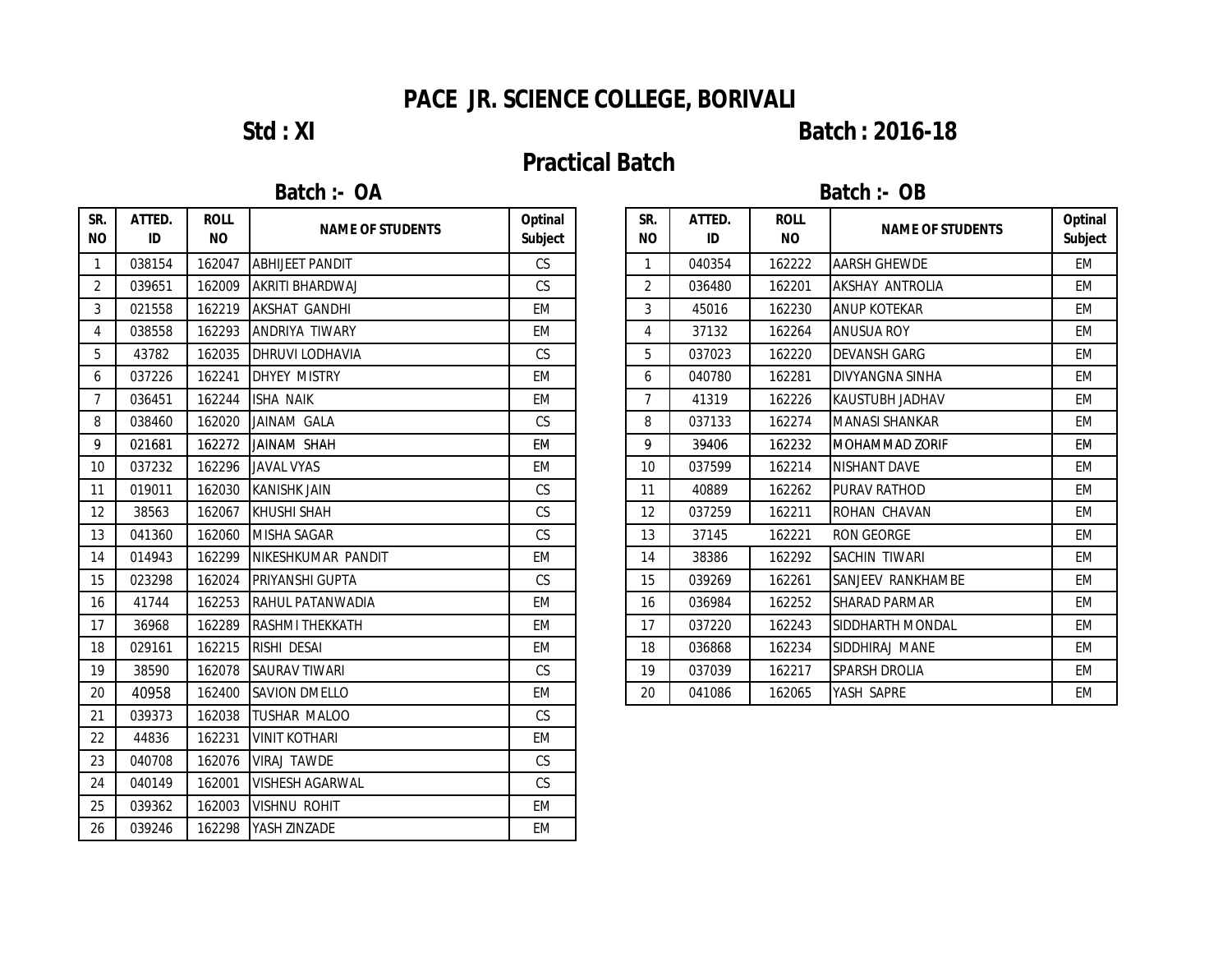**Batch :- OC**

| SR.<br><b>NO</b> | ATTED.<br>ID | <b>ROLL</b><br><b>NO</b> | <b>NAME OF STUDENTS</b>      | Optinal<br><b>Subject</b> | SR.<br><b>NO</b> | ATTED.<br>ID | <b>ROLL</b><br><b>NO</b> | <b>NAME OF STUDENTS</b>  | Optin<br><b>Subje</b> |
|------------------|--------------|--------------------------|------------------------------|---------------------------|------------------|--------------|--------------------------|--------------------------|-----------------------|
| $\mathbf{1}$     | 036606       | 162011                   | <b>ANGAD BHATTI</b>          | CS                        | 1                | 037223       | 162056                   | <b>DHRUV PREMANA</b>     | CS                    |
| 2                | 038759       | 162032                   | <b>ANURAG KAMATH</b>         | <b>CS</b>                 | $\overline{2}$   | 041173       | 162237                   | <b>HARDIK MAHESHWARI</b> | CS                    |
| 3                | 037130       | 162057                   | <b>ASHISH RAO</b>            | CS                        | 3                | 039088       | 162077                   | <b>JOEL THOMAS</b>       | CS                    |
| 4                | 038502       | 162034                   | DHRUVL KHANKHOJF             | <b>CS</b>                 | 4                | 037202       | 162052                   | SAKSHI PATII             | CS                    |
| 5                | 040691       | 162048                   | <b>DIVYANSHU PANT</b>        | CS                        | 5                | 038405       | 164002                   | <b>SHLOK GOSWAMI</b>     | CS                    |
| 6                | 036874       | 162028                   | <b>HARSHIL JAIN</b>          | CS                        | 6                | 41382        | 163374                   | <b>ABHISHEK SALVI</b>    | CS                    |
| 7                | 038403       | 164001                   | <b>HRITHIK GOSWAMI</b>       | CS                        | $\overline{7}$   | 041895       | 162015                   | <b>ANKIT DAS</b>         | CS                    |
| 8                | 040784       | 162029                   | <b>JINIT JAIN</b>            | CS                        | 8                | 44295        | 162004                   | APOORVA AMBULGEKAR       | CS                    |
| 9                | 039347       | 162031                   | NIKET JOSHI                  | CS                        | 9                | 037364       | 162062                   | <b>DHRUV SALVADI</b>     | CS                    |
| 10               | 040758       | 162010                   | PARISHA BHATIA               | CS                        | 10               | 040810       | 162053                   | <b>JAI PAWAR</b>         | CS                    |
| 11               | 038203       | 162003                   | PRANAV AGRAWAL               | CS                        | 11               | 41317        | 162041                   | <b>JAY MEHTA</b>         | CS                    |
| 12               | 44097        | 162017                   | <b>PRANJALI DESHMUKH</b>     | CS                        | 12               | 039213       | 162072                   | NATASHA SHETTY           | CS                    |
| 13               | 040388       | 162021                   | <b>RAHUL GAUTAM</b>          | CS                        | 13               | 039199       | 162061                   | <b>NEHA SHAH</b>         | CS                    |
| 14               | 038720       | 162012                   | <b>RISHABH CHAUHAN</b>       | CS                        | 14               | 43747        | 162080                   | NIDHI UPPOOR             | CS                    |
| 15               | 037040       | 162055                   | <b>RUGWED PIMPLE</b>         | CS                        | 15               | 033919       | 162068                   | <b>NISHTHA SHAH</b>      | CS                    |
| 16               | 020111       | 162045                   | <b>SAI NEHETE</b>            | CS                        | 16               | 041875       | 162040                   | PARAG MANE               | CS                    |
| 17               | 020877       | 162051                   | <b>SERENA PARVE</b>          | CS                        | 17               | 43894        | 162070                   | PRATHAMESH SHANBHAG      | CS                    |
| 18               | 36950        | 162025                   | <b>SHAIVI HALDANKAR</b>      | <b>CS</b>                 | 18               | 036461       | 162063                   | <b>PRATIK SAMJISKAR</b>  | CS                    |
| 19               | 040341       | 162079                   | SHRIYA UPASANI               | CS                        | 19               | 010875       | 162023                   | RISHIRAJ GIRMAL          | CS                    |
| 20               | 037414       | 162013                   | SHUBHAM CHAVAN               | <b>CS</b>                 | 20               | 44655        | 162019                   | YASHWARDHAN DWIVEDI      | CS                    |
| 21               | 037261       | 162044                   | <b>UDITI NAMDEV</b>          | <b>CS</b>                 | 21               | 039284       | 162008                   | PRAJWAL BANDEWAR         | CS                    |
| 22               | 44188        | 162018                   | YASH DEVADIGA                | <b>CS</b>                 |                  |              |                          |                          |                       |
| 23               | 40043        |                          | 162103 KSHITIJ PRASHANT GORE | CS                        |                  |              |                          |                          |                       |

**Batch :- OD**

| SR.<br><b>NO</b> | ATTED.<br>ID | <b>ROLL</b><br><b>NO</b> | <b>NAME OF STUDENTS</b>  | <b>Optinal</b><br><b>Subject</b> |
|------------------|--------------|--------------------------|--------------------------|----------------------------------|
| $\mathbf{1}$     | 037223       | 162056                   | DHRUV PREMANA            | CS                               |
| $\overline{2}$   | 041173       | 162237                   | <b>HARDIK MAHESHWARI</b> | CS                               |
| 3                | 039088       | 162077                   | <b>JOEL THOMAS</b>       | CS                               |
| 4                | 037202       | 162052                   | <b>SAKSHI PATIL</b>      | CS                               |
| 5                | 038405       | 164002                   | <b>SHLOK GOSWAMI</b>     | CS                               |
| 6                | 41382        | 163374                   | <b>ABHISHEK SALVI</b>    | CS                               |
| $\overline{7}$   | 041895       | 162015                   | <b>ANKIT DAS</b>         | CS                               |
| 8                | 44295        | 162004                   | APOORVA AMBULGEKAR       | CS                               |
| 9                | 037364       | 162062                   | <b>DHRUV SALVADI</b>     | CS                               |
| 10               | 040810       | 162053                   | <b>JAI PAWAR</b>         | CS                               |
| 11               | 41317        | 162041                   | <b>JAY MEHTA</b>         | CS                               |
| 12               | 039213       | 162072                   | NATASHA SHETTY           | CS                               |
| 13               | 039199       | 162061                   | <b>NEHA SHAH</b>         | CS                               |
| 14               | 43747        | 162080                   | NIDHI UPPOOR             | CS                               |
| 15               | 033919       | 162068                   | NISHTHA SHAH             | CS                               |
| 16               | 041875       | 162040                   | PARAG MANE               | CS                               |
| 17               | 43894        | 162070                   | PRATHAMESH SHANBHAG      | CS                               |
| 18               | 036461       | 162063                   | PRATIK SAMJISKAR         | CS                               |
| 19               | 010875       | 162023                   | RISHIRAJ GIRMAL          | CS                               |
| 20               | 44655        | 162019                   | YASHWARDHAN DWIVEDI      | CS                               |
| 21               | 039284       | 162008                   | PRAJWAL BANDEWAR         | CS                               |
|                  |              |                          |                          |                                  |
|                  |              |                          |                          |                                  |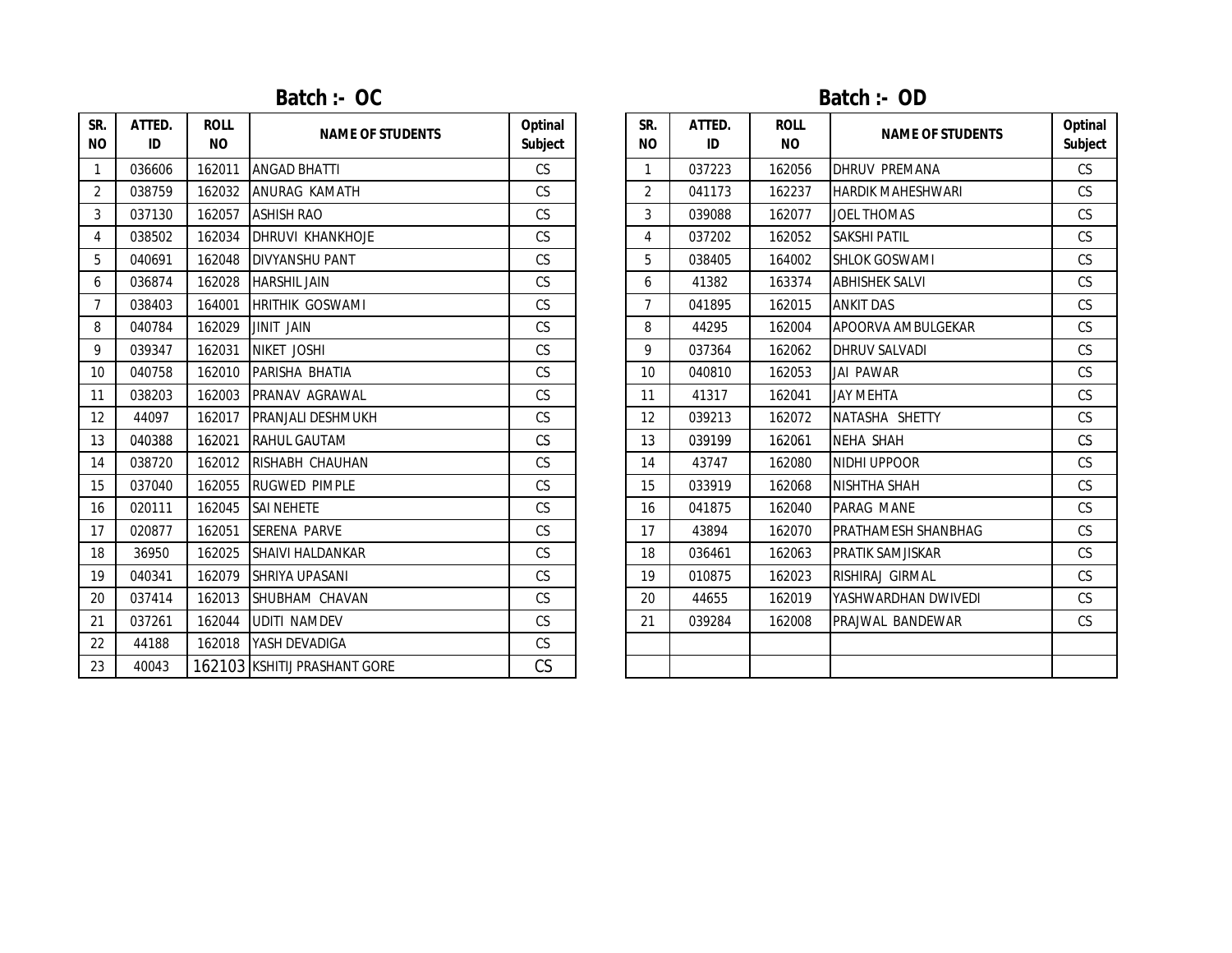**Batch :- OE**

| SR.<br><b>NO</b> | ATTED.<br>ID | <b>ROLL</b><br><b>NO</b> | <b>NAME OF STUDENTS</b> | Optinal<br><b>Subject</b> | SR.<br><b>NO</b> | ATTED.<br>ID | <b>ROLL</b><br><b>NO</b> | <b>NAME OF STUDENTS</b>  | Optir<br>Subje |
|------------------|--------------|--------------------------|-------------------------|---------------------------|------------------|--------------|--------------------------|--------------------------|----------------|
| $\mathbf{1}$     | 041761       | 162267                   | SWARANGEE SARAF         | EM                        | $\mathbf{1}$     | 38921        | 162218                   | PARTH DURANI             | <b>EM</b>      |
| $\overline{2}$   | 45193        | 162207                   | <b>TANVI BHATKAR</b>    | EM                        | $\overline{2}$   | 36951        | 163378                   | SHREYASH SHETTY          | EM             |
| 3                | 037229       | 162212                   | <b>ASHUTOSH DAS</b>     | EM                        | 3                | 40760        | 164003                   | SUBHIKSHA SRINIVASAN     | <b>EM</b>      |
| 4                | 038273       | 162242                   | DRISHAK MOHAN           | <b>EM</b>                 | 4                | 42220        | 162246                   | <b>VAISHNAVI NAMBIAR</b> | <b>EM</b>      |
| 5                | 45783        | 162239                   | JEFFREY MICHAEL         | <b>EM</b>                 | 5                | 38852        | 162250                   | <b>KRUTIK PANCHAL</b>    | <b>EM</b>      |
| 6                | 038400       | 162284                   | <b>MIHIR SONPAL</b>     | <b>EM</b>                 | 6                | 38839        | 162268                   | SARTHAK SAVANI           | <b>EM</b>      |
| $\overline{7}$   | 41759        | 162249                   | <b>SMIT NISAR</b>       | EM                        | $\overline{7}$   | 44237        | 162290                   | CHAITANYA THOMBARE       | <b>EM</b>      |
| 8                | 038922       | 162276                   | <b>AKSHITH SHETTY</b>   | EM                        | 8                | 42231        | 162240                   | <b>RITIK MISHRA</b>      | <b>EM</b>      |
| 9                | 38849        | 162225                   | <b>AMISHA JADHAV</b>    | EM                        | 9                | 43867        | 162286                   | S GOPALANM               | <b>EM</b>      |
| 10               | 036448       | 162245                   | <b>ANUSHREE NAMBIAR</b> | <b>EM</b>                 | 10               | 41419        | 162224                   | YASH GUPTA               | <b>EM</b>      |
| 11               |              | 162279                   | <b>ARYAN SINGH</b>      | <b>EM</b>                 | 11               | 43749        | 162204                   | <b>MEERA BALSARA</b>     | <b>EM</b>      |
| 12               | 038096       | 162238                   | <b>BHAKTI MHATRE</b>    | EM                        | 12               | 44269        | 162255                   | <b>SHREY PATEL</b>       | <b>EM</b>      |
| 13               | 040699       | 162258                   | <b>KRITI PATRA</b>      | <b>EM</b>                 | 13               | 38152        | 162228                   | <b>AMOGH JOHARI</b>      | <b>EM</b>      |
| 14               | 28966        | 162271                   | <b>KRITIK SETH</b>      | EM                        | 14               | 38846        | 162229                   | <b>ADITYA KAMATH</b>     | <b>EM</b>      |
| 15               | 039816       | 162275                   | MAYANK SHARMA           | <b>EM</b>                 | 15               | 42102        | 162259                   | <b>ABHISHEK RAJPUT</b>   | <b>EM</b>      |
| 16               | 39259        | 162235                   | NITESH MARCHANDE        | EM                        | 16               | 39332        | 162247                   | ANGELO NAYANGHARA        | <b>EM</b>      |
| 17               | 039342       | 162202                   | NOYNICA AHUJA           | <b>EM</b>                 | 17               | 38240        | 162248                   | <b>DEVARATH SUKU</b>     | <b>EM</b>      |
| 18               | 033635       | 162269                   | <b>ROHAN SAWANT</b>     | <b>EM</b>                 | 18               | 38617        | 162256                   | <b>DEVESH PATIL</b>      | <b>EM</b>      |
| 19               | 41837        | 162213                   | <b>ROHIT DAS</b>        | <b>EM</b>                 | 19               | 44224        | 162270                   | <b>JENIL SEJPAL</b>      | <b>EM</b>      |
| 20               | 38509        | 162227                   | <b>RONAK JAIN</b>       | <b>EM</b>                 | 20               | 44309        | 162266                   | <b>KASHVI RANE</b>       | <b>EM</b>      |
| 21               | 41570        | 162265                   | <b>RUSSEL RUMAO</b>     | <b>EM</b>                 |                  |              |                          |                          |                |
| 22               | 43986        | 162277                   | <b>SHRAVAN SHETTY</b>   | <b>EM</b>                 |                  |              |                          |                          |                |
| 23               | 040495       | 162223                   | SHUBH GUPTA             | <b>EM</b>                 |                  |              |                          |                          |                |
| 24               | 44073        | 162283                   | <b>SWARAJ SONAWANE</b>  | <b>EM</b>                 |                  |              |                          |                          |                |
| 25               | 037821       | 162208                   | <b>TWINKLE BHATT</b>    | EM                        |                  |              |                          |                          |                |
| 26               | 44152        | 162393                   | <b>DISHANT VORA</b>     | EM                        |                  |              |                          |                          |                |
| 27               | 32155        | 162294                   | NIRMAL UMARIA           | <b>EM</b>                 |                  |              |                          |                          |                |
| 28               | 41402        | dadar                    | YASH SHRUTI JOSHI       | EM                        |                  |              |                          |                          |                |

**Batch :- OF**

| SR.<br><b>NO</b> | ATTED.<br>ID | <b>ROLL</b><br><b>NO</b> | <b>NAME OF STUDENTS</b> | <b>Optinal</b><br><b>Subject</b> |
|------------------|--------------|--------------------------|-------------------------|----------------------------------|
| 1                | 38921        | 162218                   | <b>PARTH DURANI</b>     | <b>EM</b>                        |
| 2                | 36951        | 163378                   | SHREYASH SHETTY         | <b>EM</b>                        |
| 3                | 40760        | 164003                   | SUBHIKSHA SRINIVASAN    | <b>EM</b>                        |
| 4                | 42220        | 162246                   | VAISHNAVI NAMBIAR       | <b>EM</b>                        |
| 5                | 38852        | 162250                   | <b>KRUTIK PANCHAL</b>   | EM                               |
| 6                | 38839        | 162268                   | SARTHAK SAVANI          | <b>EM</b>                        |
| 7                | 44237        | 162290                   | CHAITANYA THOMBARE      | EM                               |
| 8                | 42231        | 162240                   | <b>RITIK MISHRA</b>     | <b>EM</b>                        |
| 9                | 43867        | 162286                   | S GOPALANM              | <b>EM</b>                        |
| 10               | 41419        | 162224                   | YASH GUPTA              | <b>EM</b>                        |
| 11               | 43749        | 162204                   | <b>MEERA BALSARA</b>    | <b>EM</b>                        |
| 12               | 44269        | 162255                   | <b>SHREY PATEL</b>      | EM                               |
| 13               | 38152        | 162228                   | <b>AMOGH JOHARI</b>     | EM                               |
| 14               | 38846        | 162229                   | ADITYA KAMATH           | <b>EM</b>                        |
| 15               | 42102        | 162259                   | <b>ABHISHEK RAJPUT</b>  | <b>EM</b>                        |
| 16               | 39332        | 162247                   | ANGELO NAYANGHARA       | <b>EM</b>                        |
| 17               | 38240        | 162248                   | <b>DEVARATH SUKU</b>    | EM                               |
| 18               | 38617        | 162256                   | <b>DEVESH PATIL</b>     | <b>EM</b>                        |
| 19               | 44224        | 162270                   | <b>JENIL SEJPAL</b>     | <b>EM</b>                        |
| 20               | 44309        | 162266                   | <b>KASHVI RANE</b>      | <b>EM</b>                        |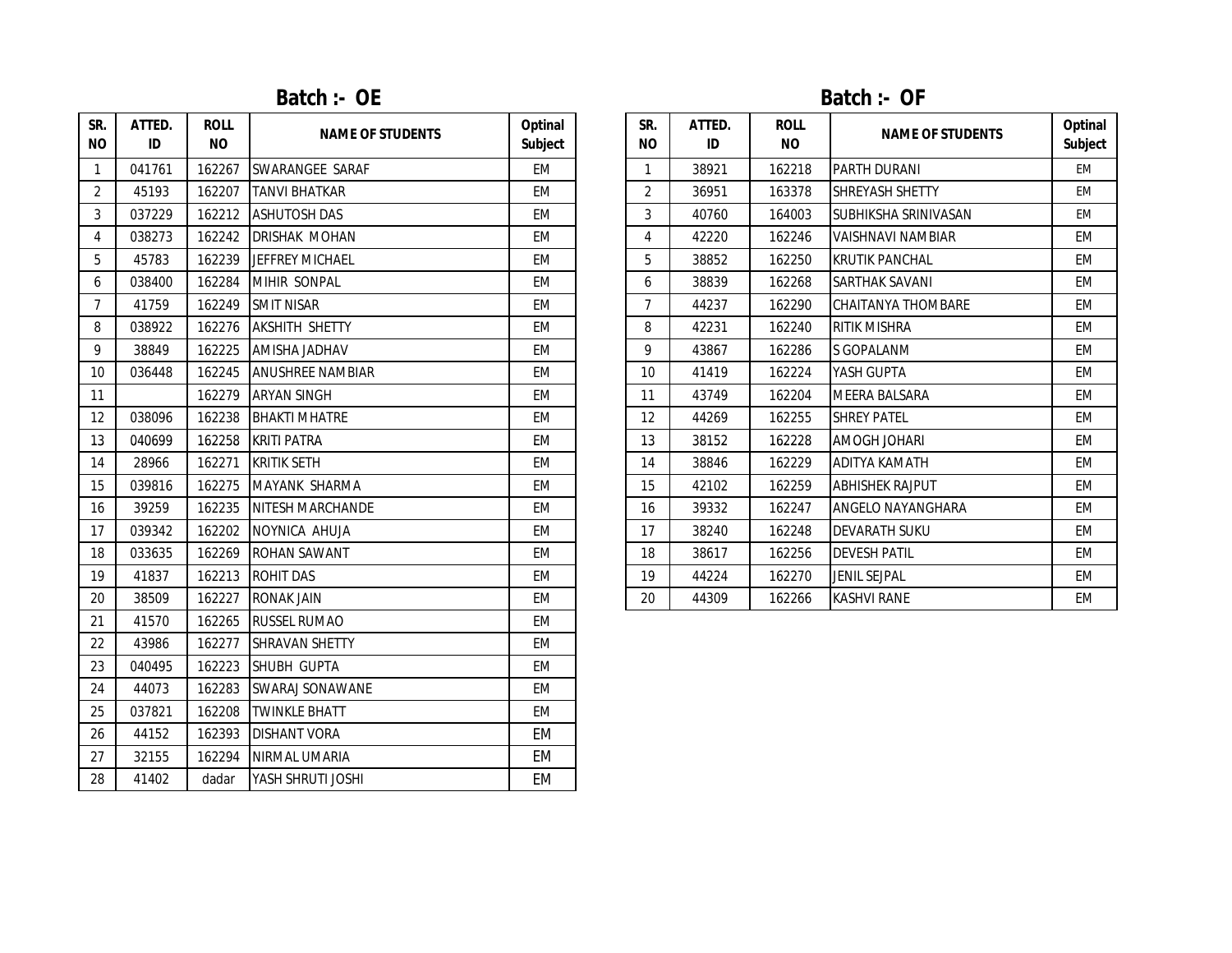# **Batch :- OH Batch :- OG**

| SR.<br><b>NO</b> | ATTED.<br>ID | <b>ROLL</b><br><b>NO</b> | <b>NAME OF STUDENTS</b>       | Optinal<br>Subject | SR.<br><b>NO</b> | ATTED.<br>ID | <b>ROLL</b><br><b>NO</b> | <b>NAME OF STUDENTS</b> | Optin<br><b>Subjet</b> |
|------------------|--------------|--------------------------|-------------------------------|--------------------|------------------|--------------|--------------------------|-------------------------|------------------------|
|                  | 39662        | 162210                   | <b>KSHITIJ CHAVAN</b>         | EM                 |                  | 40237        | 162058                   | <b>ANIKET RATHOD</b>    | <b>CS</b>              |
| 2                | 43836        | 162216                   | <b>PRANAV DESHMUKH</b>        | EM                 | $\overline{2}$   | 37209        | 162050                   | <b>DHRUV PARIKH</b>     | CS                     |
| 3                | 44033        | 162257                   | <b>PRATHAMESH PATOLE</b>      | EM                 | 3                | 36983        | 162071                   | <b>GAURAV SHETTY</b>    | CS                     |
| 4                | 44194        | 162273                   | <b>PRIT SHAH</b>              | EM                 | 4                | 38757        | 162005                   | <b>ISHAAN BADOLE</b>    | CS                     |
| 5                | 44069        | 162291                   | <b>PRIYANJAL TIWARI</b>       | EM                 | 5                | 38756        | 162006                   | <b>ISHITA BADOLE</b>    | CS                     |
| 6                | 40818        | 162209                   | <b>SANI CHAKKALAKKAL</b>      | EM                 | 6                | 41142        | 162042                   | <b>PRATHAMESH MEHTA</b> | CS                     |
| $\overline{7}$   | 28966        | 162271                   | <b>KRITIK SETH</b>            | EM                 | $\overline{7}$   | 41565        | 162514                   | TIRTH SHUKLA            | CS                     |
| 8                | 44623        | 162288                   | <b>SOHAM TANAWADE</b>         | EM                 | 8                | 45351        | 162039                   | <b>ASHUTOSH MANDOLE</b> | <b>CS</b>              |
| 9                | 43889        | 162263                   | <b>SUJAY REDEKAR</b>          | EM                 | 9                | 41515        | 162016                   | <b>ASHWINI DESAI</b>    | CS                     |
| 10               | 45725        | 162280                   | <b>YUVRAJ SINGH</b>           | EM                 | 10               | 44289        | 162508                   | <b>JUI PALANDE</b>      | <b>MHP</b>             |
| 11               | 44118        | 162278                   | <b>ADITYA SINGH</b>           | EM                 | 11               | 43770        | 162059                   | <b>NISHMA REBELLO</b>   | CS                     |
| 12               | 46103        | 162295                   | <b>MANSI UPADHYAY</b>         | EM                 | 12               | 43748        | 162073                   | <b>PALVI SHROFF</b>     | CS                     |
| 13               | 46229        | 162206                   | IBHANUSHALI DISHANK LAXMIKANT | EM                 | 13               | 45779        | 162503                   | <b>SHEFALI FADATARE</b> | <b>MHP</b>             |
| 14               | 46377        | 162232                   | IM REVANTHRAJ G MATHISEKARAN  | EM                 | 14               | 36637        | 162014                   | <b>SHUBHAM CHETTIAR</b> | CS                     |
| 15               | 45429        | 162285                   | kaushik sozhiachetty          | EM                 | 15               | 41466        | 162054                   | SHUBHAM PAWAR           | CS                     |
| 16               | 41617        | 162287                   | <b>JAYESH SURANA</b>          | EM                 | 16               | 40895        | 162502                   | YASH DEORUKHKAR         | <b>MHP</b>             |
| 17               | 38552        | 162236                   | <b>MAYANK MEHER</b>           | EM                 |                  |              |                          |                         |                        |
| 18               | 37422        | 162237                   | <b>OM MEHER</b>               | EM                 |                  |              |                          |                         |                        |
| 19               | 39568        | 162300                   | <b>RUSHIL PUTTA</b>           | EM                 |                  |              |                          |                         |                        |
| 20               | 42164        | 162251                   | <b>SHUBH PANDYA</b>           | EM                 |                  |              |                          |                         |                        |
| 21               | 41117        | 162260                   | <b>SANIKA SANKHE</b>          | <b>EM</b>          |                  |              |                          |                         |                        |

| SR.<br>NΟ      | ATTED.<br>ID | <b>ROLL</b><br><b>NO</b> | <b>NAME OF STUDENTS</b> | <b>Optinal</b><br><b>Subject</b> |
|----------------|--------------|--------------------------|-------------------------|----------------------------------|
| 1              | 40237        | 162058                   | <b>ANIKET RATHOD</b>    | CS                               |
| $\overline{2}$ | 37209        | 162050                   | <b>DHRUV PARIKH</b>     | <b>CS</b>                        |
| 3              | 36983        | 162071                   | <b>GAURAV SHETTY</b>    | CS                               |
| 4              | 38757        | 162005                   | <b>ISHAAN BADOLE</b>    | <b>CS</b>                        |
| 5              | 38756        | 162006                   | <b>ISHITA BADOLE</b>    | <b>CS</b>                        |
| 6              | 41142        | 162042                   | PRATHAMESH MEHTA        | <b>CS</b>                        |
| 7              | 41565        | 162514                   | TIRTH SHUKLA            | <b>CS</b>                        |
| 8              | 45351        | 162039                   | <b>ASHUTOSH MANDOLE</b> | <b>CS</b>                        |
| 9              | 41515        | 162016                   | ASHWINI DESAI           | CS                               |
| 10             | 44289        | 162508                   | <b>JUI PALANDE</b>      | <b>MHP</b>                       |
| 11             | 43770        | 162059                   | NISHMA REBELLO          | <b>CS</b>                        |
| 12             | 43748        | 162073                   | <b>PALVI SHROFF</b>     | CS                               |
| 13             | 45779        | 162503                   | SHEFALI FADATARE        | <b>MHP</b>                       |
| 14             | 36637        | 162014                   | SHUBHAM CHETTIAR        | <b>CS</b>                        |
| 15             | 41466        | 162054                   | <b>SHUBHAM PAWAR</b>    | <b>CS</b>                        |
| 16             | 40895        | 162502                   | YASH DEORUKHKAR         | <b>MHP</b>                       |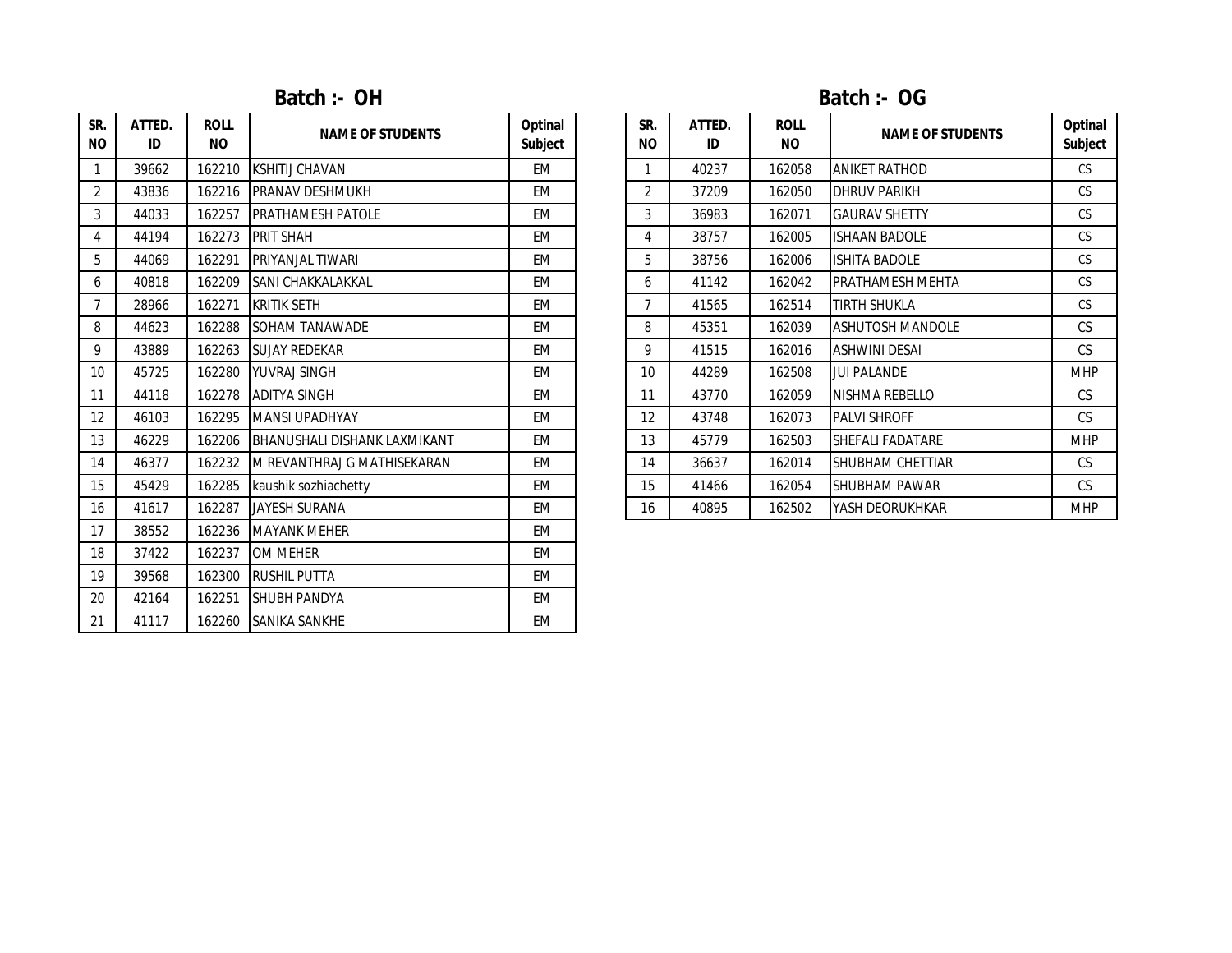| SR.<br><b>NO</b> | ATTED.<br>ID | <b>ROLL</b><br><b>NO</b> | <b>NAME OF STUDENTS</b>  | <b>Optinal</b><br><b>Subject</b> |
|------------------|--------------|--------------------------|--------------------------|----------------------------------|
| $\mathbf{1}$     | 44635        | 162075                   | ANUSHKA SOMAVANSHI       | CS                               |
| $\overline{2}$   | 44421        | 163368                   | <b>ASHISH JHA</b>        | CS                               |
| 3                | 44202        | 162074                   | <b>ASHUTOSH SHUKLA</b>   | CS                               |
| 4                | 41752        | 162064                   | <b>HRISHIKESH SANE</b>   | <b>CS</b>                        |
| 5                | 43802        | 162027                   | JAY JAGADA               | <b>CS</b>                        |
| 6                | 41513        | 162036                   | SAAYAN MAHESANIA         | CS                               |
| $\overline{7}$   | 44744        | 162066                   | SAKSHI SAWANT            | CS                               |
| 8                | 44154        | 162022                   | SALONI GHORPADE          | CS                               |
| 9                | 44196        | 162033                   | <b>SHIVAM KANADE</b>     | <b>CS</b>                        |
| 10               | 45582        | 162506                   | SHREYA MATTA             | <b>MHP</b>                       |
| 11               | 40254        | 162007                   | <b>VEDANT BAJARIA</b>    | CS                               |
| 12               | 44607        | 162049                   | PARAB SAKSHI NIRAJ       | CS                               |
| 13               | 44614        | 162081                   | YADAV NANDANI RAJMAN     | <b>CS</b>                        |
| 14               | 45730        | 162517                   | <b>SURVE POOJA VILAS</b> | <b>MHP</b>                       |
| 15               | 46104        | 162512                   | SHARMA RAHUL RAJIV       | <b>MHP</b>                       |
| 16               | 46292        | 162504                   | KAPDAWALA AZIZ MOIZALI   | <b>MHP</b>                       |
| 17               | 44460        |                          | <b>HARSH MAHAJAN</b>     | <b>MIP</b>                       |
| 18               | 41033        | 162516                   | <b>MANAS SISTLA</b>      | <b>MHP</b>                       |
| 19               | 41472        | 162002                   | <b>MEHUL AGRAWAL</b>     | CS                               |
| 20               | 40050        | 162043                   | <b>RAHUL NAIR</b>        | CS                               |
| 21               | 37134        | 162026                   | SAISHRIYA IYER           | <b>CS</b>                        |
| 22               | 38879        | 162505                   | VIGHNESH KOTIAN          | <b>MIP</b>                       |

**Batch :- OI**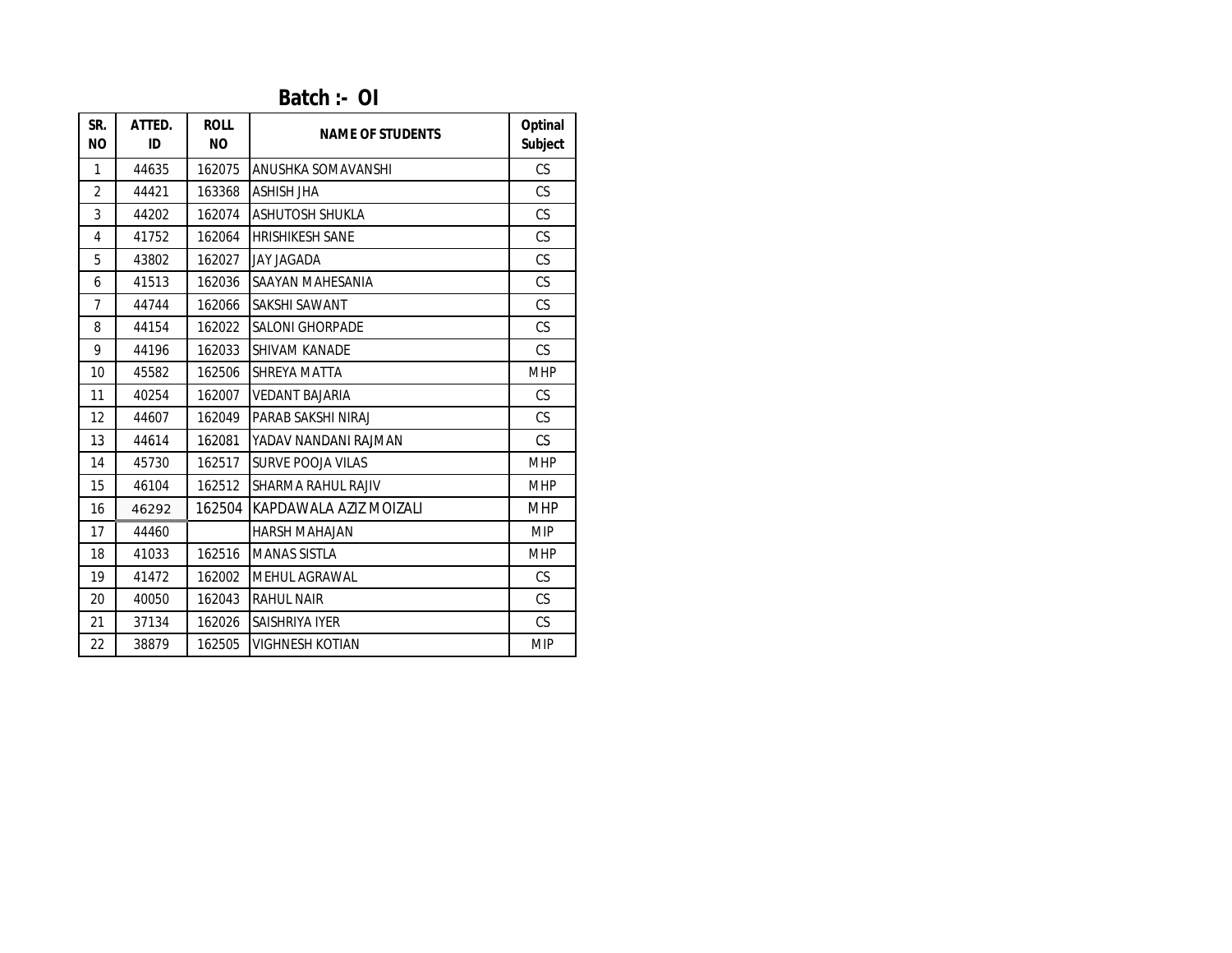**Batch :- OJ Batch :- OK**

| SR.<br><b>NO</b> | ATTED.<br>ID | <b>ROLL</b><br><b>NO</b> | <b>NAME OF STUDENTS</b>          | <b>Optinal</b><br><b>Subject</b> |
|------------------|--------------|--------------------------|----------------------------------|----------------------------------|
| $\mathbf{1}$     | 44121        | 162401                   | <b>SHAURAY SANJEEV BHAMRE</b>    | <b>MEDA</b>                      |
| $\overline{2}$   | 42057        | 162402                   | <b>BHAT LIPIKA RAMKISHORE</b>    | MED B                            |
| 3                | 038634       | 162403                   | BHAVSAR AMAN HITENDRA            | <b>MED A</b>                     |
| 4                | 38153        | 162404                   | <b>BHOSLE KRUPALI PRADEEP</b>    | MED A                            |
| 5                | 38555        | 162405                   | CHAUHAN HRITHIK JAYPRAKASH       | <b>MED A</b>                     |
| 6                | 38228        | 162406                   | MIHIRA NAGESH CHAVAN             | MED A                            |
| $\overline{7}$   | 37207        | 162407                   | Yash kiran chhajed               | <b>MED A</b>                     |
| 8                | 41140        | 162408                   | Urmi Chile                       | <b>MED A</b>                     |
| 9                | 041780       | 162411                   | <b>GHOLAP VEDANT SANDIP</b>      | <b>MED A</b>                     |
| 10               | 040692       | 162412                   | <b>GUPTA KOMAL KIRTAN</b>        | <b>MED A</b>                     |
| 11               | 41903        | 162413                   | KADAM KOMAL SATISH               | <b>MED A</b>                     |
| 12               | 45269        | 162414                   | KAJA SINDHU VENUGOPAL REDDY      | <b>MEDB</b>                      |
| 13               | 41919        | 162415                   | KAKADE RADHIKA RAJENDRA          | MED A                            |
| 14               | 42099        | 162416                   | KAMATH ARYA ATUL                 | <b>MED A</b>                     |
| 15               | 036424       | 162417                   | KANEKAR HRUSHIKESH SUBHASH       | <b>MED A</b>                     |
| 16               | 39666        | 162418                   | <b>GAURI ARUN KARANDE</b>        | MED A                            |
| 17               | 40330        | 162420                   | Deeksha Kumar                    | <b>MED A</b>                     |
| 18               | 037150       | 162421                   | KUMAR SMRITI MRITYUNJAY          | MED A                            |
| 19               | 36905        | 162423                   | Chaitanya Rajkumar Majumdar      | <b>MED A</b>                     |
| 20               | 045710       | 162424                   | <b>MANKUMBARE SHRUSHTI DILIP</b> | <b>MED A</b>                     |

| SR.<br>N٥      | ATTED.<br>ID | <b>ROLL</b><br><b>NO</b> | <b>NAME OF STUDENTS</b>           | Optinal<br>Subject | SR.<br><b>NO</b> | ATTED.<br>ID | <b>ROLL</b><br><b>NO</b> | <b>NAME OF STUDENTS</b>      | <b>Optinal</b><br><b>Subject</b> |
|----------------|--------------|--------------------------|-----------------------------------|--------------------|------------------|--------------|--------------------------|------------------------------|----------------------------------|
| 1              | 44121        | 162401                   | <b>SHAURAY SANJEEV BHAMRE</b>     | <b>MED A</b>       |                  | 38836        | 162425                   | Vedant Padmanabh Mesta       | MED A                            |
| $\overline{2}$ | 42057        | 162402                   | <b>BHAT LIPIKA RAMKISHORE</b>     | MED B              | $\overline{2}$   | 038836       | 162426                   | <b>NAIR AKHIL SANJAY</b>     | MED A                            |
| 3              | 038634       | 162403                   | <b>BHAVSAR AMAN HITENDRA</b>      | <b>MED A</b>       | 3                | 038225       | 162427                   | PARGI POOJA MALLIKARJUN      | MED A                            |
| 4              | 38153        | 162404                   | <b>BHOSLE KRUPALI PRADEEP</b>     | <b>MED A</b>       | $\overline{4}$   | 43924        | 162428                   | PATEL MINAL HIRALAL          | <b>MED A</b>                     |
| 5              | 38555        | 162405                   | CHAUHAN HRITHIK JAYPRAKASH        | <b>MEDA</b>        | 5                | 044420       | 162429                   | PATIL GAYATRI PUNDALIK       | MED A                            |
| 6              | 38228        | 162406                   | MIHIRA NAGESH CHAVAN              | <b>MED A</b>       | 6                | 041095       | 162430                   | PATIL URVI PRADEEP           | <b>MED A</b>                     |
| $\overline{7}$ | 37207        | 162407                   | Yash kiran chhajed                | <b>MED A</b>       | $\overline{7}$   | 44076        | 162431                   | PEREPPADAN JULIA SUNNY       | MED A                            |
| 8              | 41140        | 162408                   | Urmi Chile                        | <b>MEDA</b>        | 8                | 037371       | 162432                   | <b>DHEEKSHA RAJESHKUMAR</b>  | MED A                            |
| 9              | 041780       | 162411                   | <b>GHOLAP VEDANT SANDIP</b>       | <b>MED A</b>       | 9                | 41893        | 162433                   | <b>RATHOD SHUBHAM SHAM</b>   | MED B                            |
| 10             | 040692       | 162412                   | <b>GUPTA KOMAL KIRTAN</b>         | <b>MED A</b>       | 10               | 37183        | 162434                   | <b>RAUT NISHALI NILESH</b>   | MED A                            |
| 11             | 41903        | 162413                   | <b>KADAM KOMAL SATISH</b>         | <b>MED A</b>       | 11               | 036557       | 162435                   | <b>RAUT SONIA RAJESH</b>     | MED B                            |
| 12             | 45269        | 162414                   | KAJA SINDHU VENUGOPAL REDDY       | <b>MEDB</b>        | 12               | 037142       | 162436                   | <b>KARINA SETHIA</b>         | <b>MED A</b>                     |
| 13             | 41919        | 162415                   | KAKADE RADHIKA RAJENDRA           | <b>MED A</b>       | 13               | 44213        | 162437                   | <b>SHAH KUSHANI MILAN</b>    | MED A                            |
| 14             | 42099        | 162416                   | KAMATH ARYA ATUL                  | <b>MED A</b>       | 14               | 044270       | 162438                   | Mansavi Ravinder Shangloo    | MED B                            |
| 15             | 036424       | 162417                   | KANEKAR HRUSHIKESH SUBHASH        | <b>MEDA</b>        | 15               |              | 162439                   | SIDDIQUE SHOAIB KAMRUDDIN    | MED A                            |
| 16             | 39666        | 162418                   | <b>GAURI ARUN KARANDE</b>         | MED A              | 16               | 44302        | 162440                   | SINGH KRITIKA LALIT          | MED A                            |
| 17             | 40330        | 162420                   | Deeksha Kumar                     | <b>MED A</b>       | 17               | 37044        | 162441                   | SURTI DEEPALI RAVINDRA       | MED A                            |
| 18             | 037150       | 162421                   | KUMAR SMRITI MRITYUNJAY           | <b>MED A</b>       | 18               | 038971       | 162442                   | SHRADDHA KISHOR VAKADIA      | MED A                            |
| 19             | 36905        | 162423                   | Chaitanya Rajkumar Majumdar       | <b>MED A</b>       | 19               | 43882        | 162443                   | VERMA SHRADDHA PRADEEP KUMAR | MED A                            |
| 20             | 045710       | 162424                   | <b>IMANKUMBARE SHRUSHTI DILIP</b> | <b>MED A</b>       | 20               | 40235        | 162409                   | <b>SAHIL PRASHANT CHOGLE</b> | MED A                            |